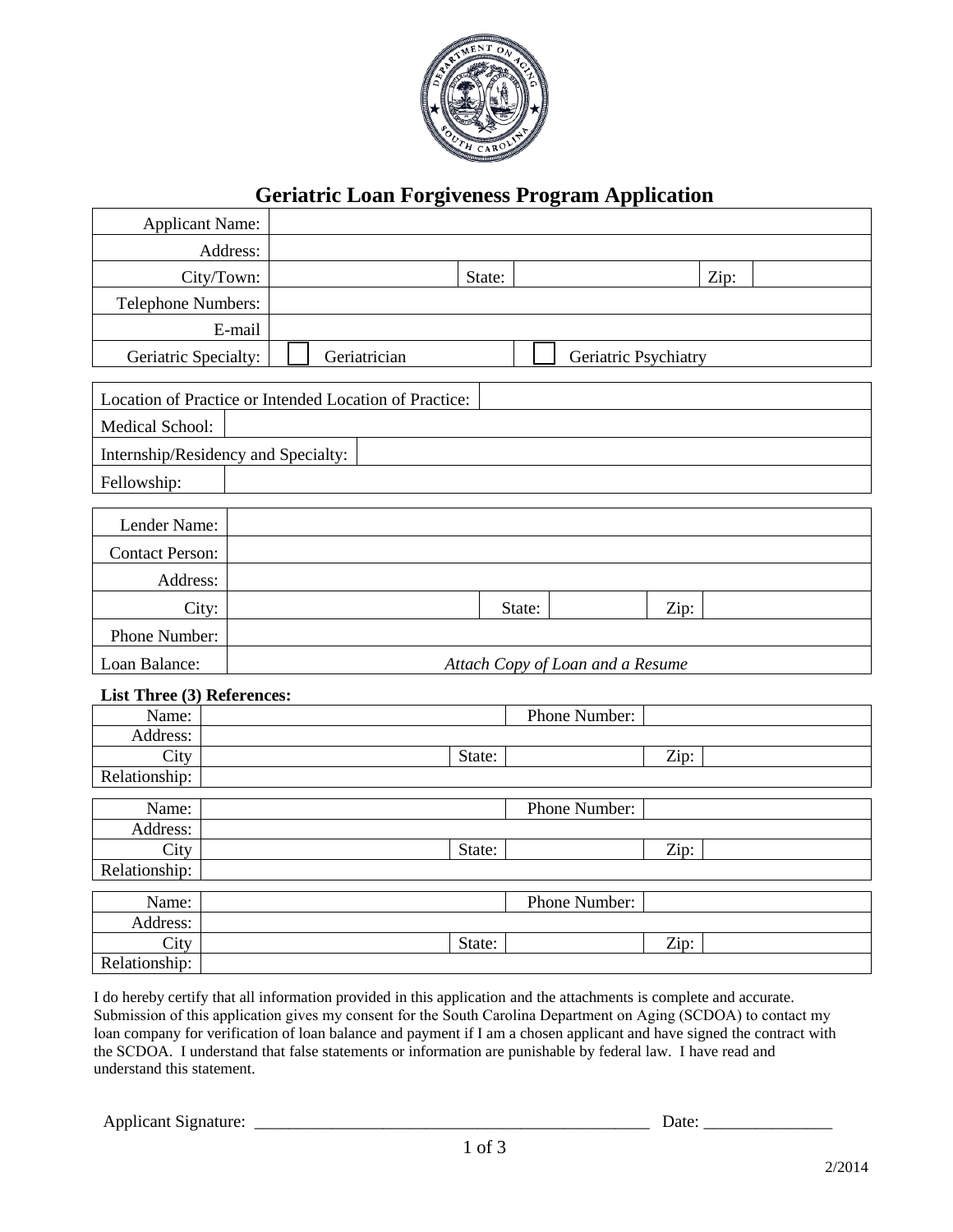## **SC Geriatric Loan Forgiveness Program**

### APPLICATION INSTRUCTIONS

**Applicants should complete the application and submit with attachments to Kay Hightower, Esq.** via email by 11:59 P.M. on June 15, 2022. Only complete applications will be considered. A complete application will include items 1 through 6 listed below:

- 1. A completed *Geriatric Loan Forgiveness Application*
- 2. A letter of request that includes the following:
	- Statement of need for loan repayment;
	- Statement of intent to open and maintain a practice in the field of Geriatric Medicine or Geriatric Psychiatry in South Carolina, for no fewer than five consecutive years, immediately following completion of your Fellowship;
	- Statement of intent to continue to practice in SC at the completion of the five-year commitment;
	- Statement of intent that 60% of patients in the practice will be Medicare recipients age 60 or older;
- 3. A Statement from student loan company(s) showing the current loan balance
- 4. Three letters of reference
- 5. A resume
- 6. A copy of the Geriatric Fellowship Certificate or proof of Geriatric Medicine or Geriatric Psychiatry Fellowship if the Fellowship has not yet been completed
- 7. If applicant would like to be considered a 'SC native', as defined below\*, please include documentation.

All documents will be presented to the Physician Advisory Board for consideration. Interviews will be scheduled with applicants and members of the Advisory Board. A letter of acceptance or denial will be sent to the applicant within one week of the final decision.

In the event non-compliance is determined, the penalty, as stated by SC law, is three (3) times the total reimbursement received by the applicant plus interest at the prime rate plus ten percent calculated from the date non-compliance was determined.

Physicians chosen for this program must be willing to sign a contract agreeing to:

- Open and maintain a practice in the field of Geriatric Medicine or Geriatric Psychiatry in South Carolina, for no fewer than five consecutive years, immediately following completion of Fellowship;
- **Become Board Certified in the field of Geriatric Medicine or Geriatric Psychiatry within one year** of opening practice;
- Accept patients 60 and older into your practice;
- Accept Medicare and Medicaid reimbursement;
- Not discriminate against patients based on ability to pay.

Priority will be given to applicants in the order listed below.

- 1. South Carolina native\* who completes a fellowship in Geriatric Medicine or Geriatric Psychiatry from an accredited school of medicine in South Carolina.
- 2. Out-of-state applicant who completes a fellowship in Geriatric Medicine or Geriatric Psychiatry from an accredited school of medicine in South Carolina.
- 3. South Carolina native\* who completes a fellowship in Geriatric Medicine or Geriatric Psychiatry from an accredited out-of-state school of medicine.
- 4. Out-of-state applicant who completes a fellowship in Geriatric Medicine or Geriatric Psychiatry from an accredited out-of-state school of medicine.
- \* *South Carolina native is defined as an individual who was born in SC and continues to maintain a legal residence in SC or is an individual who has lived in SC for at least 15 years.*